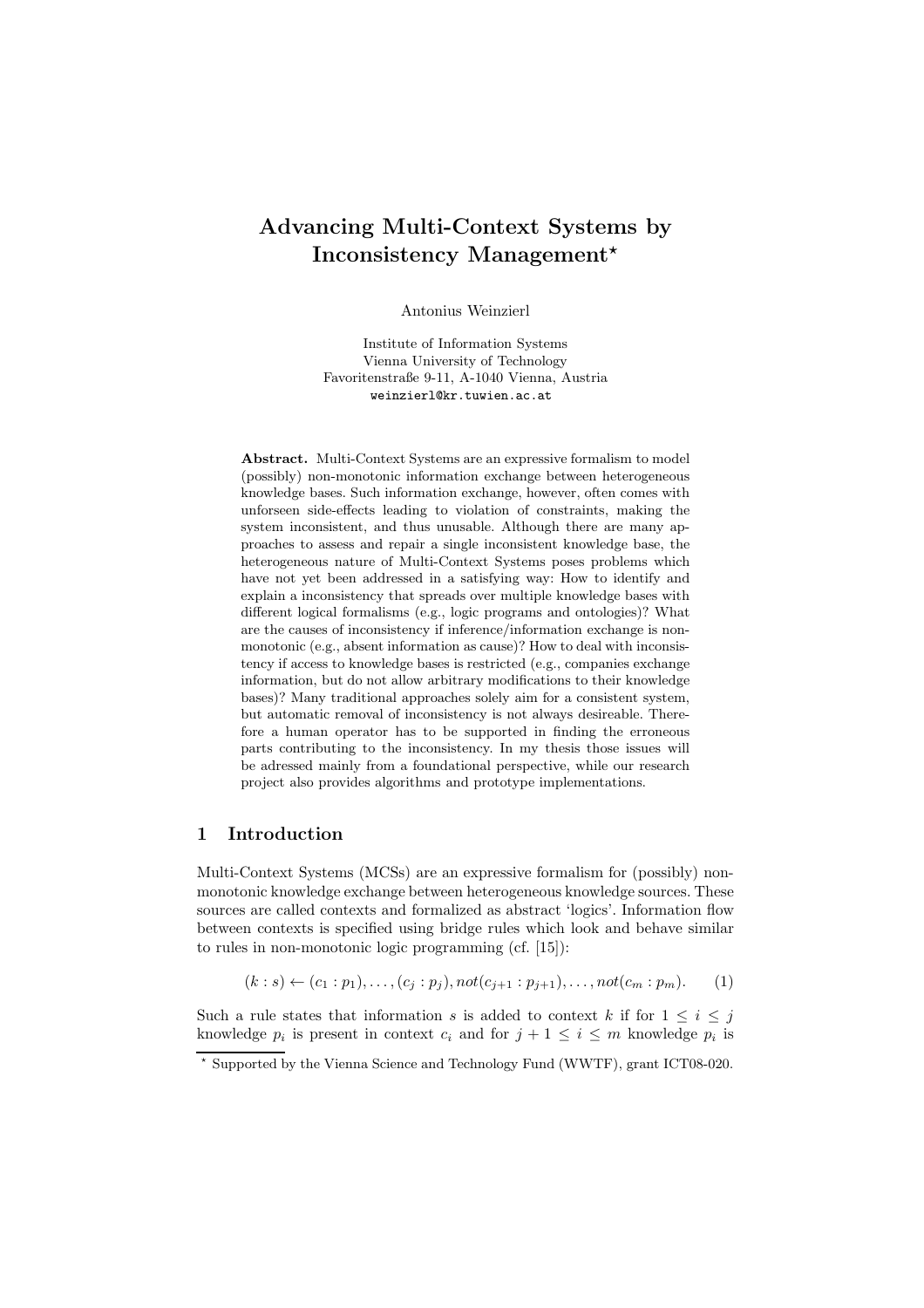absent in  $c_i$ . Following common terminology  $p_1, \ldots, p_m$  are called beliefs (each of their respective context) and s is the head formula of the bridge rule.

Consider a hospital where a database with patient records, a medical ontology, and an expert system shall be working together giving decision support on patient medications. The MCS framework is a good choice to realize this. Assume for patient Sue, the database knows that a) her X-Ray result indicates pneumonia, b) a certain blood marker is present, and c) she has no known allergies. The ontology imports information on X-Ray and blood tests using bridge rules

$$
(C_{onto}: xray(Sue)) \leftarrow (C_{patients}: labresult(Sue, xray)).
$$
  

$$
(C_{onto}: marker(Sue)) \leftarrow (C_{patients}: labresult(Sue, marker)).
$$

As the ontology contains the axiom  $\text{tray} \sqcap \text{marker} \sqsubset \text{atyp\_pneu}$  it concludes that Sue has a atypical pneumonaia, severe kind of pneumonia. Finally, the expert system, a logic program containing rules  $give\_weak \vee give\_strong : -pneumonia$ . and *give\_strong* :  $-atyp\_pneumonia$ . suggests one out of two kinds of antibiotics if a patient has pneumonia. But it also respects potential allergies by the constraint : −give\_strong, not allowed\_strong. As Sue has atypical pneumonia, only the strong antibiotic will help, so the logic program suggests this.

Now assume that Sue is allergic to strong antibiotics, a case that actually happens in the real world. Then the expert system can give no valid suggestion as strong antibiotics have to be given, but at the same time they are forbidden to be applied. This results in the whole system having no 'model' satisfying deductions of all knowledge bases and bridge rules. We call such an MCS inconsistent. <sup>1</sup>

By this example, we identify the following open problems:

- the inconsistency above is present due to tuples in the database, terminological assertions in the ontology, logic programming rules in the expert system and, a set of bridge rules establishing the information exchange. In what terms should the inconsistency be described and is there a uniform description irrespective of the specific formalisms used in contexts? Nonmonotonicity of bridge rules and contexts is an additional challenge to such a description.
- Given such a description it is very likely that multiple ways exist to restore consistency. Removing some bridge rules would make the above example consistent, but also removal of tuples describing lab results. Similarly, addition of new bridge rules could resolve the inconsistency. If multiple options exist, which is the most preferred to restore consistency? Is it possible to do this in a heterogeneous way, i.e., can the designer of an MCS use a formalism of his own choice to specify his preference? Can such preference be given only for specific parts of an MCS and preference for other parts differently expressed?
- In the above example, the inconsistency can be dealt with locally, e.g., the expert system could switch to use paracoherent semantics and the MCS

 $1 \text{ A complete formalisation of this example is available in } [12].$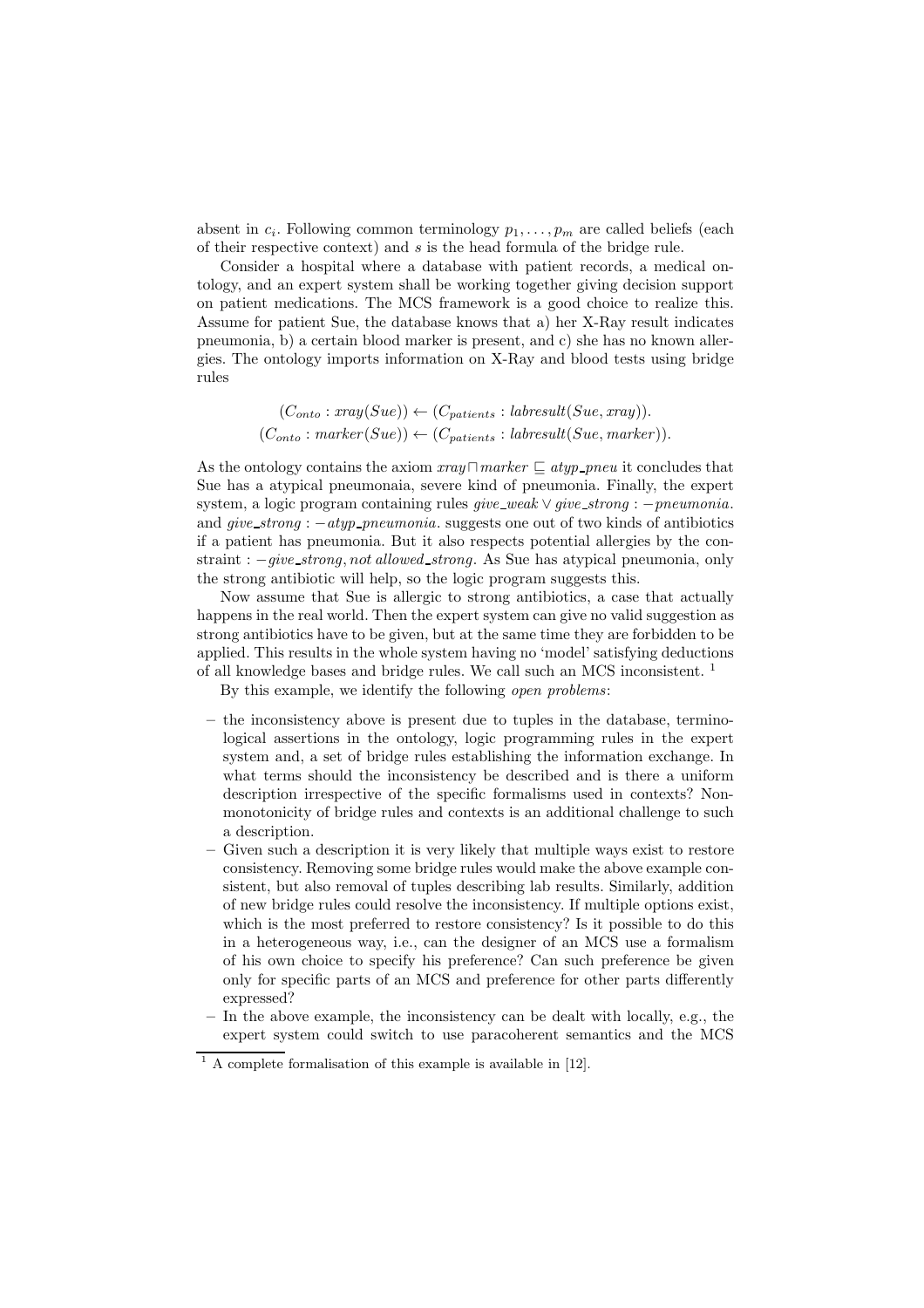becomes consistent. For MCSs with cyclic information flow, however, this might be impossible as cyclic information flow can be such that each context returns valid belief sets ("models"), but still for the overall system it does not fit together. How far does local inconsistency management help to resolve inconsistency, e.g., for MCSs with acyclic information flow?

– Besides inconsistency, is the MCS framework so versatile as to use other kinds of rules to connect contexts, e.g., SPARQL queries for information exchange?

As research on these topics has been started two years ago, the rest of this paper will briefly present results adressing above questions. Regarding research methodologies, we built analogies from existing techniques, e.g., Reiter's diagnosis. For algorithms we resorted to reductions to computational logic and metareasoning transformations, e.g., preference is handled in this way. Whenever possible, our invented methods are open so that legacy systems may be integrated to achieve certain tasks, e.g., local inconsistency management.

Contributions summary:

- we developed a uniform representation of inconsistency in terms of bridge rules. This representation leads a) to the notion of inconsistency explanation which separates different sources of inconsistency and points out those bridge rules creating inconsistency and b) to the notion of diagnosis which induce all possible repairs of an inconsistent MCS. Notably, both notions coincide on the overall set of bridge rules which are marked 'faulty.
- on top of those notions, we developed a transformation-based technique to allow meta-reasoning on diagnoses of an inconsistent MCS. This allows system designers to express preferences over diagnoses in a formalism of their own choice. The same techinque also allows to filter out undesired diagnoses.
- for local inconsistency management, a generalization of the MCS formalism was developed allowing to use existing methods of inconsistency management locally for a context. The introduced notion of a context manager allows to employ arbitrary knowledge management techniques locally at a context. It is important that the employed manager can change a knowledge base in a broad range and therefore it can also do other operations like view updates, belief revision, logic program updates, etc.
- for above notions the computational complexity also was analysed.
- to show the versatility of the ideas behind MCS, we also introduced a modified notion of MCS where knowledge exchange is specified using SPARQL queries.

Finally, we also implemented prototypes for evaluating MCSs and computing diagnoses and explanations of inconsistent MCSs.

The remainder of this paper is organized as follows: In Section 2 related work is discussed while Section 3 recapitulates the formal semantics of MCS and our basic notion for inconsistency diagnosis/explanation, it is followed by a short presentation of major achievements in the last two years in Section 4. Finally, Section 5 is an outlook on future work.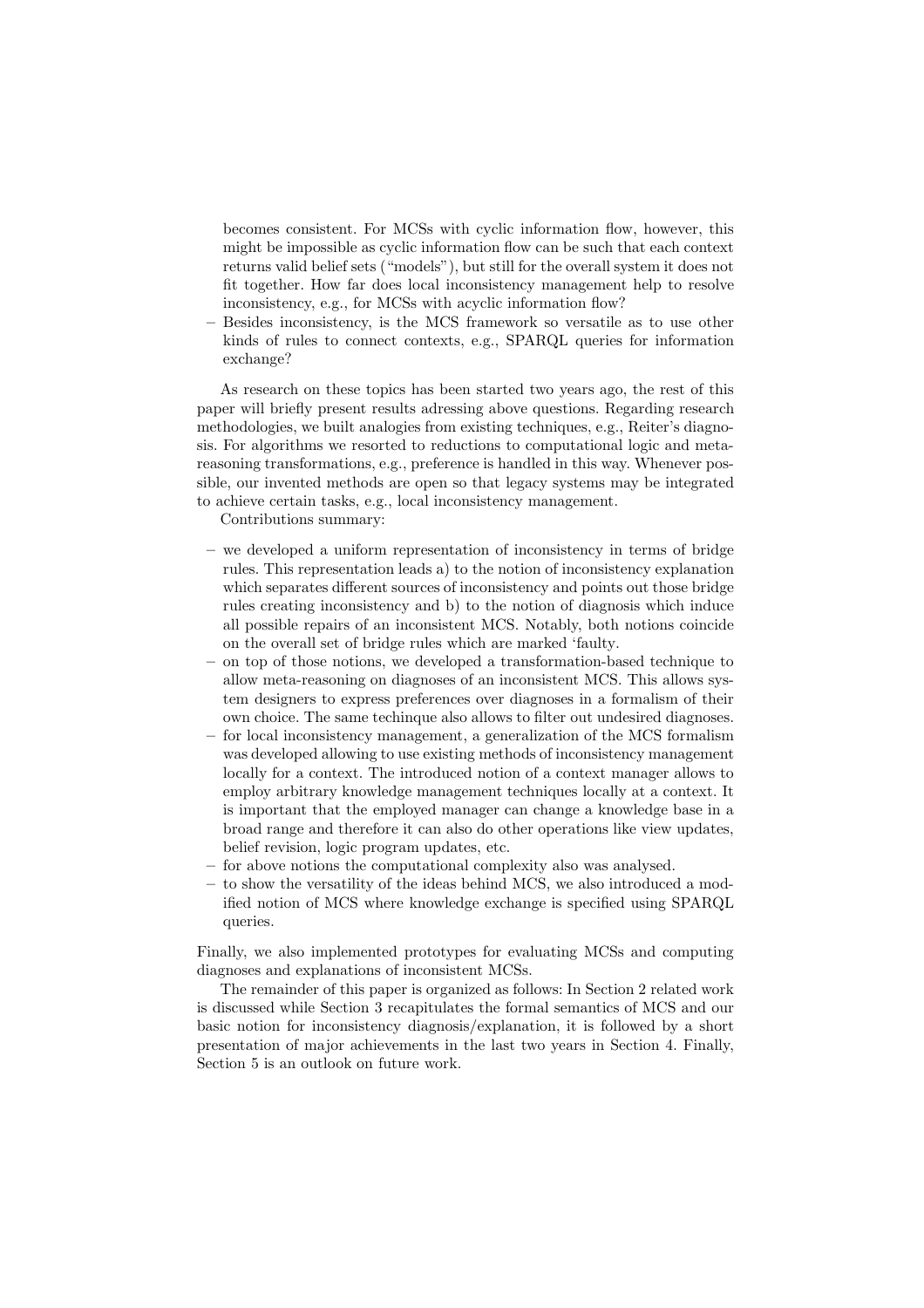## 2 Related Work

With the seminal work of [19] and [16] the notion of context has been introduced to artificial intelligence and logic. In these works, a context is a regarded as a certain point of view in which formal reasoning takes place. The Trento school (cf. [17,22]) formalized and improved this understanding of context. It is notable, however, that those first frameworks consider homogeneous, monotonic logics for representing a context. With [9,21] non-monotonicity was introduced to Multi-Context Systems. Although default negation is added to bridge rules, contexts still are homogeneous or monotonic. Only with [7] the framework has been generalized for non-monotonic bridge rules and heterogeneous contexts. This finally allows to use arbitrary knowledge sources that are connected by (possibly) non-monotonic bridge rules. Our research is based on this notion of MCSs.

To deal with inconsistency, in [5] defeasible rules are introduced as a way of establishing information exchange in MCS. Defeasible rules are similar to bridge rules, but their semantics differs as a defeasible rule does not fire if it would cause an inconsistency by doing so. Several algorithms based on preference orders (or argumentation frameworks [4]) have been proposed. Inconsistency is resolved inherently, but no deeper inconsistency analysis is possible. For our hospital example this would mean that some information simply would not be passed along, e.g., forgetting the illness of Sue. Most of the proposed algorithms are based on provenance, which means that context internals have to be exhibited to other contexts. A company making profit by allowing third parties to use its knowledge base, however, will not risk its business by providing such information.

Aside from MCS, other areas deal with knowledge integration and its issues. Peer-to-Peer (p2p) systems [24,10] are similar as knowledge sources interchange pieces of information. Although the notion of a peer is very similar to a context in MCS, the essential feature of p2p systems is that peers may leave and join the system arbitrarily. Therefore research seeks to cope with inconsistency by isolating faulty contexts and simply ignore their information instead of analysing the inconsistency and aiming for a consistent system.

Information integration on the other hand deals extensively with issues like constraint violations that stem from the integration of several databases into a single one (cf. [6] for a survey on data fusion). Its main differences to MCS are that the result of data fusion is one single database which usually uses relational algebra for knowledge representation. MCSs, however, require inconsistency management for multiple, heterogeneous knowledge bases which are not restricted to a relational setting.

For many formalisms, methods of inconsistency handling have been invented, e.g., belief revision or possibilistic reasoning (e.g. [3]) for classical logic, paracoherent semantics for logic programs, etc. These methods can resolve inconsistency locally at a context (cf. Section 4), but they can not guarantee a consistent system. Also, most of those methods are only applicable to a specific formalism instead of a heterogeneous non-monotonic system.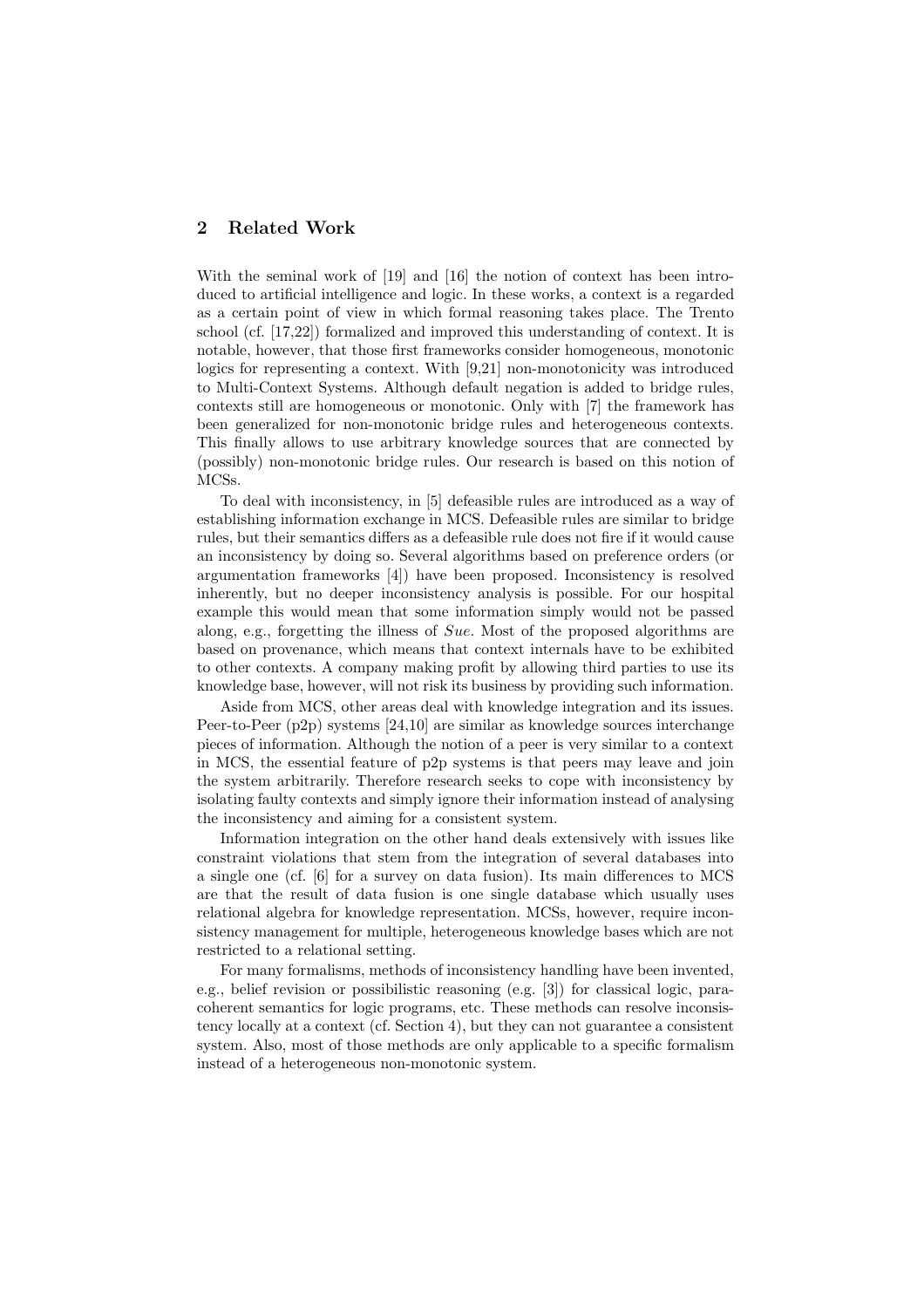## 3 MCS Preliminaries

Each context of an MCS is seen as a knowledge base built on an underlying logic. To capture different kinds of logics, this notion is general and not defined in the bottom-up style of inductive definitions for syntax and semantics. Instead, its approach is top-down, directly working with sets of well-formed formulas (wffs) and models (called belief sets). The semantics of a logic then only maps each set of wffs to a set of belief sets, i.e., the models of the wffs.

Formally, a logic  $L = (KB_L, BS_L, ACC_L)$  consists, of the following components: 1)  $KB_L$  is the set of well-formed knowledge bases of L where each element of  $KB_L$  is a set (of formulas). 2)  $BS_L$  is the set of possible belief sets where we assume that each element of  $\mathbf{BS}_L$  is a set (i.e., a model containing all formulas that are considered true). 3)  $\mathbf{ACC}_L : \mathbf{KB}_L \rightarrow 2^{\mathbf{BS}_L}$  is a function describing the semantics of L by assigning each knowledge base a set of acceptable belief sets. This concept of a logic captures many monotonic and non-monotonic logics, e.g., classical logic, description logics, modal, default, and autoepistemic logics, circumscription, and logic programs under the answer set semantics.

A Multi-Context System  $M = (C_1, \ldots, C_n)$  is a collection of contexts  $C_i =$  $(L_i, kb_i, br_i), 1 \leq i \leq n$ , where  $L_i = (\mathbf{KB}_i, \mathbf{BS}_i, \mathbf{ACC}_i)$  is a logic,  $kb_i \in$  $KB_i$  a knowledge base, and  $br_i$  is a set of bridge rules of form (1) over logics  $(L_1,\ldots,L_n)$ . Furthermore, for each bridge rule  $r \in br_i$  its head formula s is compatible with  $C_i$ , i.e., for each  $H \subseteq \{s \mid r \in br$  and  $(i : s)$  is the head of r holds  $kb \cup H \in \mathbf{KB}_{L_i}$ .

A belief state  $S = (S_1, \ldots, S_n)$  of an MCS  $M = (C_1, \ldots, C_n)$  is a belief set for every context, i.e.,  $S_i \in \mathbf{BS}_i$  for all  $1 \leq i \leq n$ . The semantics of MCS is defined in terms of equilibria, i.e., belief states that reproduce themselves under the application of bridge rules. Formally, let  $M$  be an MCS,  $C_i$  a context of  $M$ and  $S = (S_1, \ldots, S_n)$  a belief state of M, then an bridge rule r of form (1) is applicable wrt. S, denoted by  $S \models body(r)$ , iff  $p_\ell \in S_{c_\ell}$  for  $1 \leq \ell \leq j$  and  $p_\ell \notin S_{c_\ell}$ for  $j < \ell \leq m$ . Let  $app_i(S) = \{ hd(r) | r \in br_i \land S \models body(r) \}$  denote the heads of all applicable bridge rules of context  $C_i$  under S, then  $S = (S_1, \ldots, S_n)$  is an equilibrium of M if and only if  $S_i \in \text{ACC}_i(\text{app}_i(S))$  for  $1 \leq i \leq n$ .

Basic Notions for Inconsistency Analysis (cf. [12]): We call an MCS  $M$ inconsistent iff no belief state of  $M$  is an equilibrium. To analyse and explain the inconsistency in an MCS, two notions have been developed: consistencybased diagnosis and entailment-based inconsistency explanation. Both notions use bridge rules to characterize 'faulty' information exchange. Intuitively, a diagnosis states how an inconsistent MCS can be changed to get a consistent system and an explanation shows what parts of the system create the inconsistency.

For an MCS M,  $br_M$  denotes the set of all bridge rules occuring in M,  $M[R]$ denotes a modified MCS where all bridge rules of M are replaced by those of R, and  $M \models \bot$  denotes that M is inconsistent. Given an MCS M, a *diagnosis* of M is a pair  $(D_1, D_2), D_1, D_2 \subseteq br_M$ , s.t.  $M[br_M \setminus D_1 \cup heads(D_2)] \not\models \perp$ . An explanation of M is a pair  $(E_1, E_2)$  of sets  $E_1, E_2 \subseteq br_M$  of bridge rules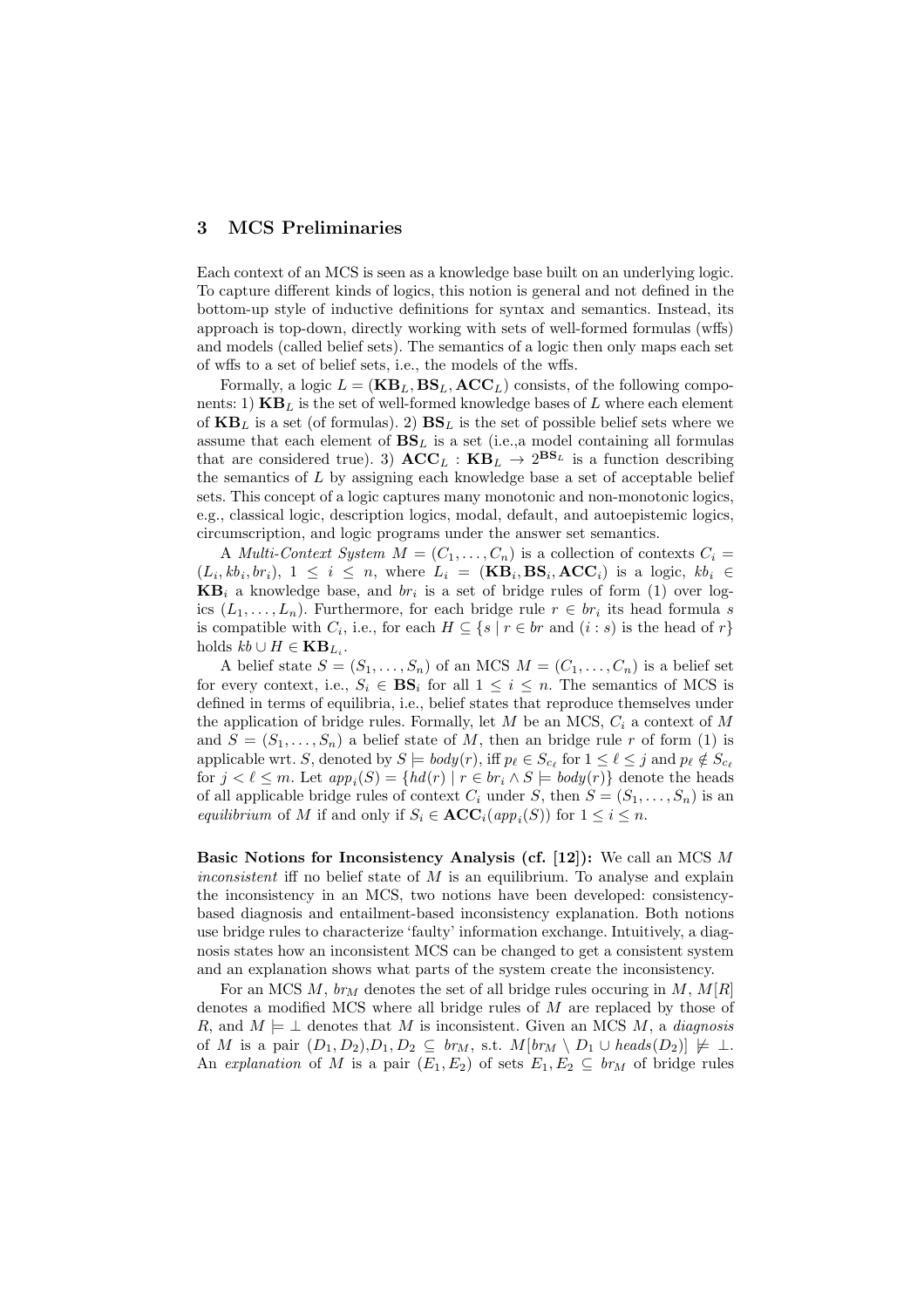s.t. for all  $(R_1, R_2)$  where  $E_1 \subseteq R_1 \subseteq br_M$  and  $R_2 \subseteq br_M \setminus E_2$ , it holds that  $M[R_1 \cup heads(R_2)] \models \bot.$ 

For a concise characterization, one usually focuses on subset-minimal diagnoses and explanations. The basic ideas behind both notions appear also in Reiter's seminal work on diagnosis [20]. Our diagnosis is similar to his notion and our explanation is similar to (minimal) inconsistent sets. For differences, we assume the source of inconsistency to be some faulty information exchange, so we only consider bridge rules, and because of the non-monotonic nature of MCSs, a bridge rule can be faulty by firing when it should not and also by not firing when it should. In classical diagnosis, only the former is relevant as monotonic logics only become inconsistent by that. The set of minimal diagnoses can also be seen as describing all minimal repairs, while the set of minimal explanations show hows inconsistency is caused in the system. The set  $E_2$  in an explanation also shares some ideas with consistency restoring rules (cf. [2]) of logic programs.

# 4 Contributions: Methods of Inconsistency Management

This section presents contributions and answers the motivational questions raised in the introduction. These are the major published results of my graduate research. Note that authors are listed alphabetically for the respective publications.

Inconsistency Assessment: Having jointly developed and investigated, the basic notions for inconsistency analysis, the next step was developing methods to assess inconsistency qualitatively, i.e., filter diagnoses with undesired properties and select most preferred ones. In the spirit of MCS, we do not apply a specific formalism for preference or filters on diagnoses, but rather show how a transformation of the MCS and slight adaption of the notion of diagnosis is sufficient to achieve the desired effects in [13].

As one of the strengths of MCS is the ability to allow arbitrary formalisms for knowledge representation inside contexts, we do not want to restrict the users to a specific kind of representation of filters (or preferences). We therefore devised a meta-reasoning transformation which allows certain contexts to observe which diagnosis is applied to the MCS. The desired filter then is realized inside such an observer context (in a formalisms which is best suited for this task). So an MCS  $M$  is transformed into an MCS  $M_f$  where an additional observer context *ob* is added together with some additional bridge rules (details cf. [13]). As  $M_f$ contains all contexts and bridge rules of  $M$ , every diagnosis of  $M$  can also be applied to  $M_f$ . If ob detects an undesired diagnosis  $D'$ , then ob simply becomes inconsistent, i.e., having no acceptable belief set. Therefore  $D'$  is no diagnosis of  $M_f$ , but all other diagnoses of M are diagnoses of  $M_f$ . This allows to compute all filtered diagnoses with the same algorithm as for computing subset-minimal diagnoses and it also allows to specify the filter in any desired formalism.

The meta-reasoning transformation also can be applied for multiple observation contexts where each observer only sees some bridge rules instead of all, thus preserving information hiding. As a similar meta-reasoning transformation can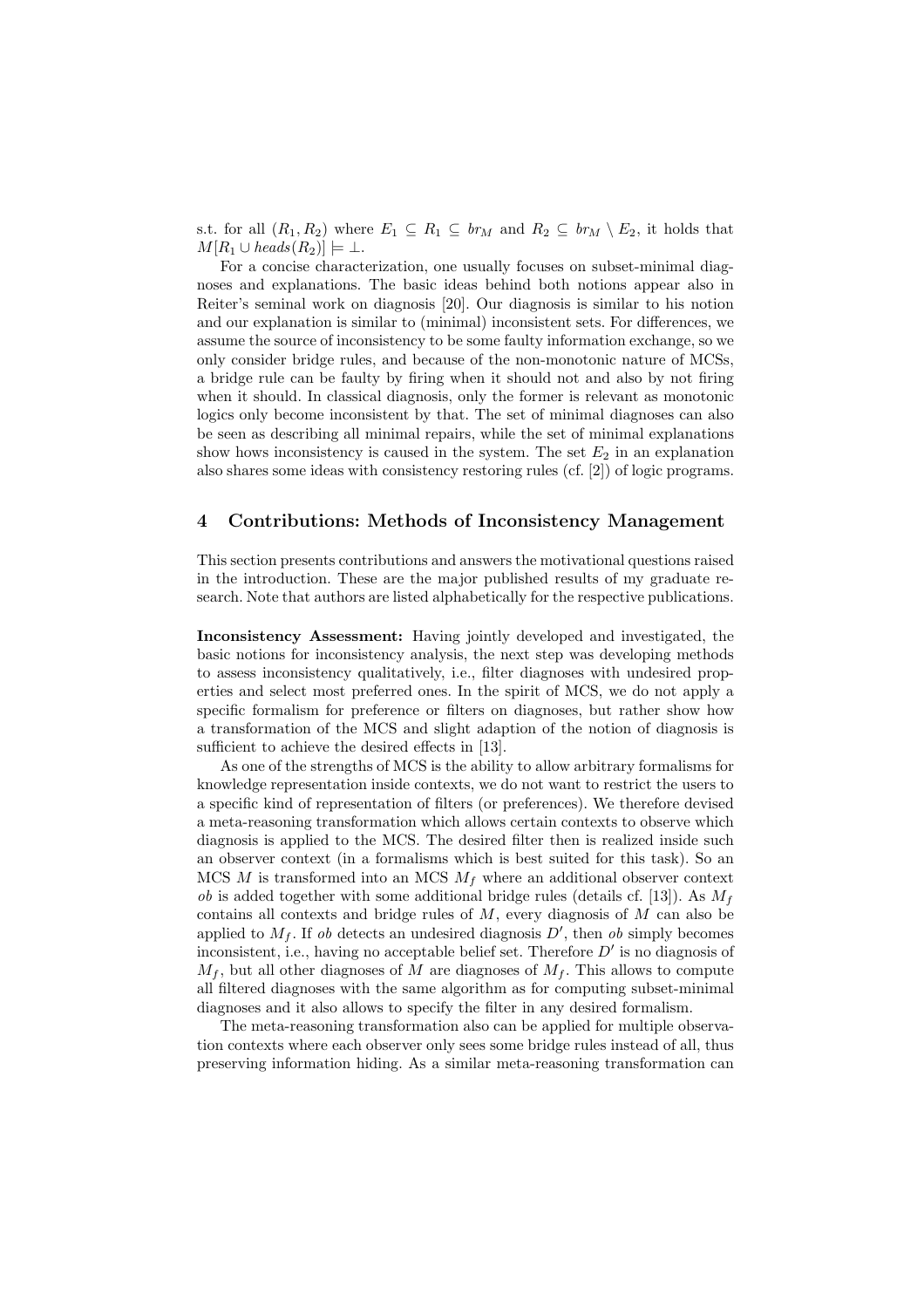be used for comparison of diagnoses, it is possible to realize any given preference order on diagnoses and select the most preferred one. In general, however, this requires exponentially many more bridge rules in the transformed system, but for restricted classes of preference orders it is feasible.

Inconsistency management at the level of contexts: For many specific logics and knowledge formalisms, solutions to deal with inconsistency have been developed in the past, e.g., belief revision and paraconsistency for logics, paracoherent logic programming for logic programs, etc. For contexts using the underlying formalism it is desireable that MCSs also offer the same methods of inconsistency handling. Those methods, however, require to modify a knowledge base in more ways, than just the addition of formulas as bridge rules can do.

We therefore propose managed Multi-Context Systems (mMCS) in [8] where each context is equiped with a manager that can apply arbitrary changes to the context's knowledge base. Bridge rules in an mMCS are like those of MCS, but their head contains a unary command op, e.g.,  $rewise(s)$ ,  $delete(s)$ ,  $add(s)$ , to apply the resp. operation on the formula s and the knowledge base of the context.

Managed MCS are a significant generalization of MCS as management functions can be used to realize a multitude of tasks: belief revision, view updates, updates of logic programs. To us, the most interesting is to ensure that contexts have a 'model' for any input. Such contexts are called totally coherent. Most notably even mMCS with totally coherent contexts cannot guarantee that the overall system has an equilibrium, but they ensure that inconsistency is only caused by odd-cyclic information flow. It directly follows that any acyclic mMCS with totally coherent contexts is consistent, thus proving local inconsistency management sufficient for acyclic MCS.

Beyond bridge rules: In [23] we introduce MCS where knowledge exchange is realised using SPARQL construct-queries. This is surprisingly simple and again shows the versatility of MCS. The resulting SPARQL-MCS framework is related to the MWeb approach [1], but our treatment of variables is different.

#### 5 Future Work

As shown above, we were able to answer several foundational questions, give a uniform representation of inconsistency in heterogeneous MCSs, an open integration of preference-based inconsistency assessment, investigating the impact of local inconsistency handling, and making the MCS formalism capable of dealing with arbitrary changes to the knowledge bases of an MCS.

To evaluate the feasibility of the developed methods, we also aim for a reference application which is currently in the making: querying of a DNA database posing questions in (almost) natural language using an ontology and answerset programs. Intital steps towards exchanging large amounts of information (cf. [14]) also showed that more specialised algorithms are needed.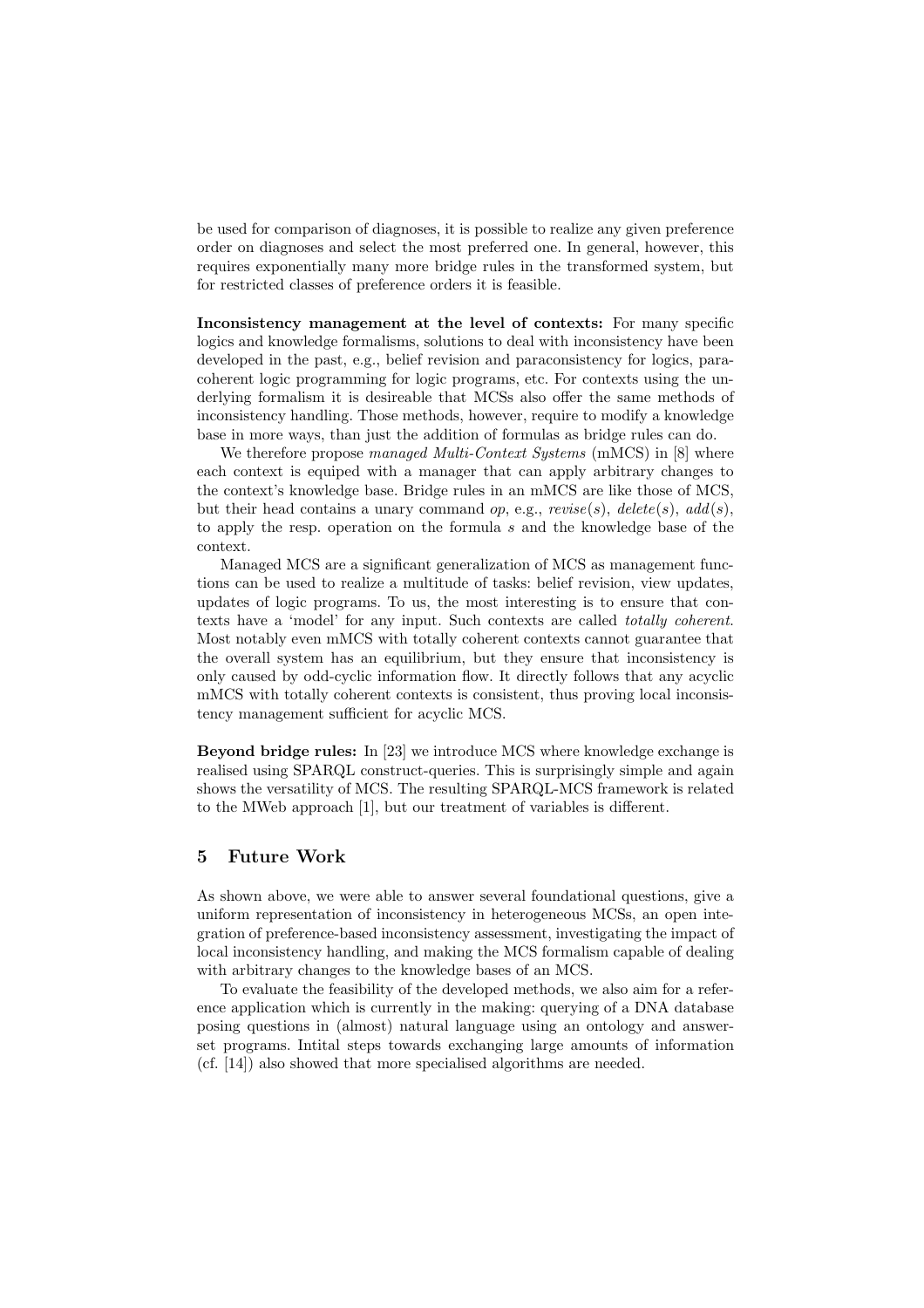Investigations whether approximation operators of [11] for logic programs can be translated to MCSs and transferring optimisations for abductive diagnosis (e.g.,[18]) to MCSs are also open tasks.

## 6 Acknowledgements

I am very grateful to my advisor Thomas Eiter, the principal investigator of our research project Michael Fink, and my colleague Peter Schüller who provided guidance, and helped with many fruitful discussions. Thank you.

### References

- 1. Analyti, A., Antoniou, G., Damasio, C.V.: MWeb: A principled framework for modular web rule bases and its semantics. ACM Trans. Comput. Logic 12(2) (2011)
- 2. Balduccini, M., Gelfond, M.: Logic programs with consistency-restoring rules. In: International Symposium on Logical Formalization of Commonsense Reasoning, AAAI 2003 Spring Symposium Series. pp. 9–18 (2003)
- 3. Benferhat, S., Lagrue, S., Yahi, S.: Bridging possibilistic conditional knowledge bases and partially ordered bases. In: JELIA. pp. 38–50 (2010)
- 4. Bikakis, A., Antoniou, G.: Contextual argumentation in ambient intelligence. In: LPNMR. pp. 30–43 (2009)
- 5. Bikakis, A., Antoniou, G., Hassapis, P.: Alternative strategies for conflict resolution in multi-context systems. In: AIAI. pp. 31–40 (2009)
- 6. Bleiholder, J., Naumann, F.: Data fusion. ACM Comput. Surv. 41(1), 1–41 (2008)
- 7. Brewka, G., Eiter, T.: Equilibria in heterogeneous nonmonotonic multi-context systems. In: AAAI. pp. 385–390 (2007)
- 8. Brewka, G., Eiter, T., Fink, M., Weinzierl, A.: Managed multi-context systems. In: IJCAI (2011), to appear.
- 9. Brewka, G., Roelofsen, F., Serafini, L.: Contextual default reasoning. In: IJCAI. pp. 268–273 (2007)
- 10. Calvanese, D., Giacomo, G.D., Lembo, D., Lenzerini, M., Rosati, R.: Inconsistency tolerance in p2p data integration: An epistemic logic approach. Inf. Syst. 33(4-5), 360–384 (2008)
- 11. Denecker, M., Marek, V.W., Truszczynski, M.: Ultimate approximation and its application in nonmonotonic knowledge representation systems. Inf. Comput. 192(1), 84–121 (2004)
- 12. Eiter, T., Fink, M., Schüller, P., Weinzierl, A.: Finding explanations of inconsistency in multi-context systems. In: KR (2010)
- 13. Eiter, T., Fink, M., Weinzierl, A.: Preference-based inconsistency assessment in multi-context systems. In: JELIA. pp. 143–155 (2010)
- 14. Fink, M., Ghionna, L., Weinzierl, A.: Relational information exchange and aggregation in multi-context systems. In: LPNMR. pp. 120–133 (2011)
- 15. Gelfond, M., Lifschitz, V.: Classical negation in logic programs and disjunctive databases. New Generation Comput. 9(3/4), 365–386 (1991)
- 16. Giunchiglia, F.: Abstract contextual reasoning (1993)
- 17. Giunchiglia, F., Serafini, L.: Multilanguage hierarchical logics or: How we can do without modal logics. Artif. Intell. 65(1), 29–70 (1994)
- 18. de Kleer, J.: Focusing on probable diagnoses. In: AAAI. pp. 842–848 (1991)